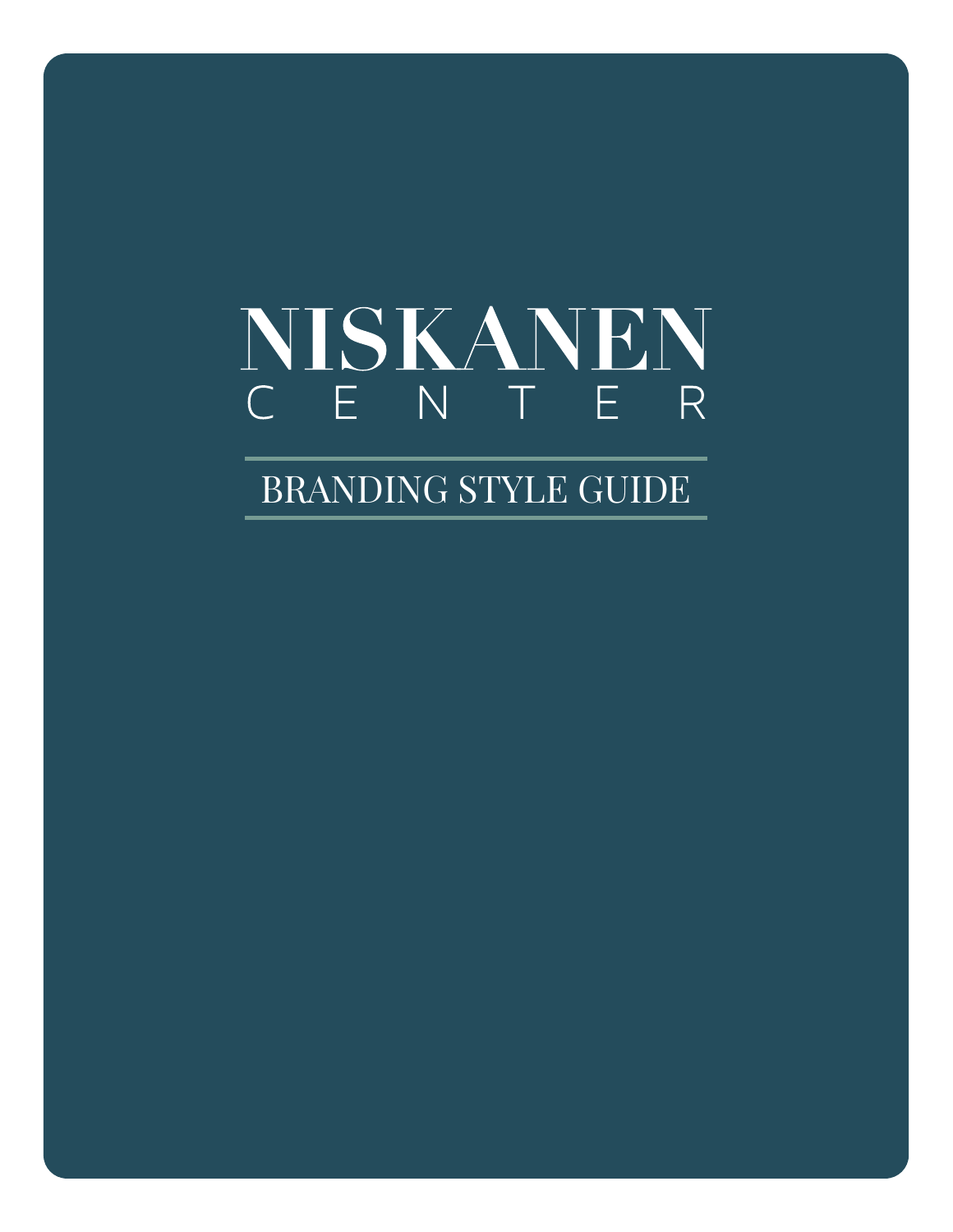**OFFICIAL NISKANEN LOGOS**

NISKANEN LOGO COLOR STANDARD SETTINGS

# **NISKANEN**

NISKANEN C F N T F R

. . . . . . . . . . . . . . . . . . . . . . . . . . . . . . . . . . . . . . . . . . . . . . . . . . . . . . . . . . . . . . . . . . . . .

. . . . . . . . . . . . . . . . . . . . . . . . . . . . . . . . . . . . . . . . . . . . . . . . . . . . . . . . . . . . . . . . . . . . .

NISKANEN C E N T E R FOR PUBLIC POLICY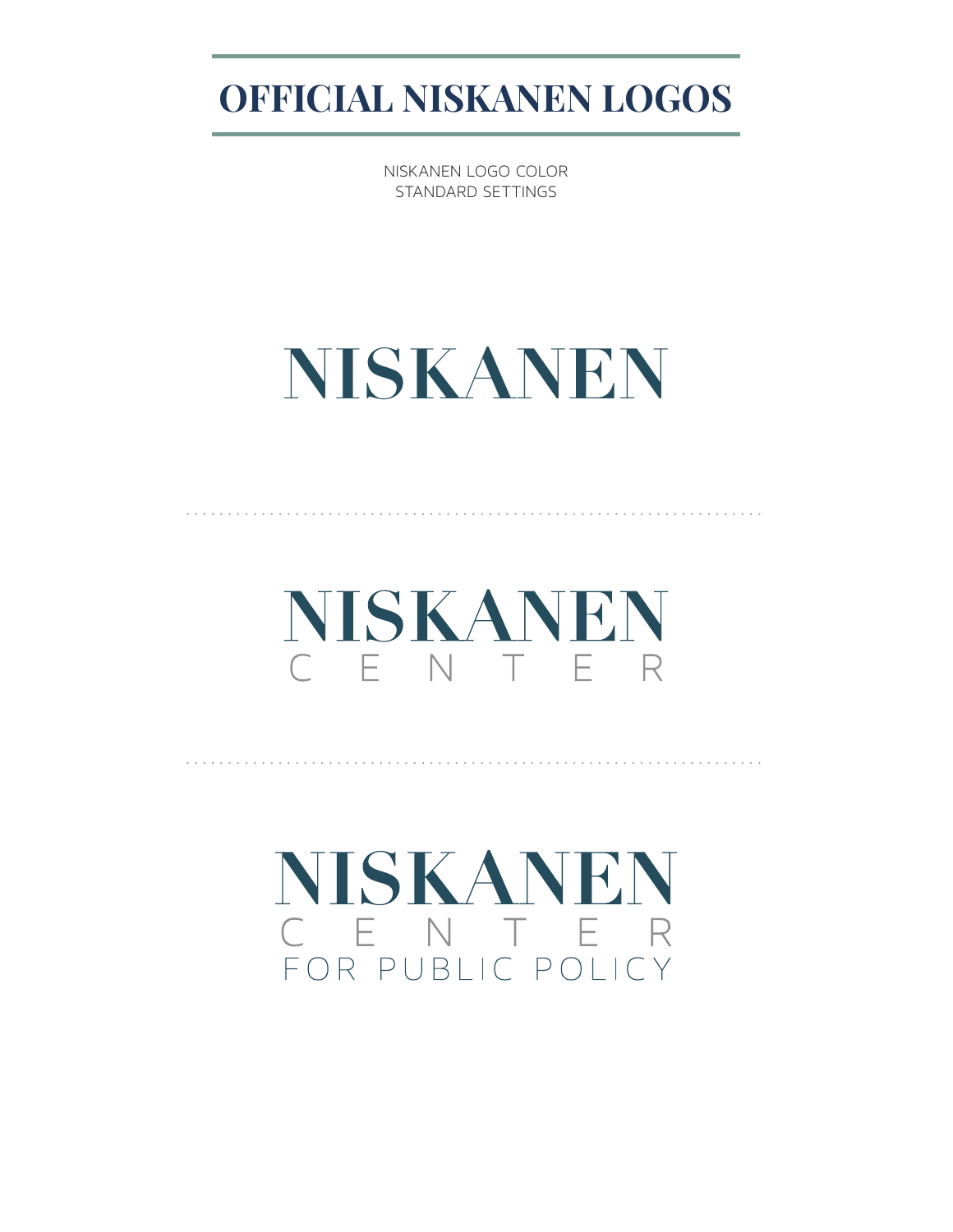NISKANEN LOGO - BLACK STANDARD SETTINGS

## NISKANEN

NISKANEN C E N T E R

NISKANEN C E N T E R FOR PUBLIC POLICY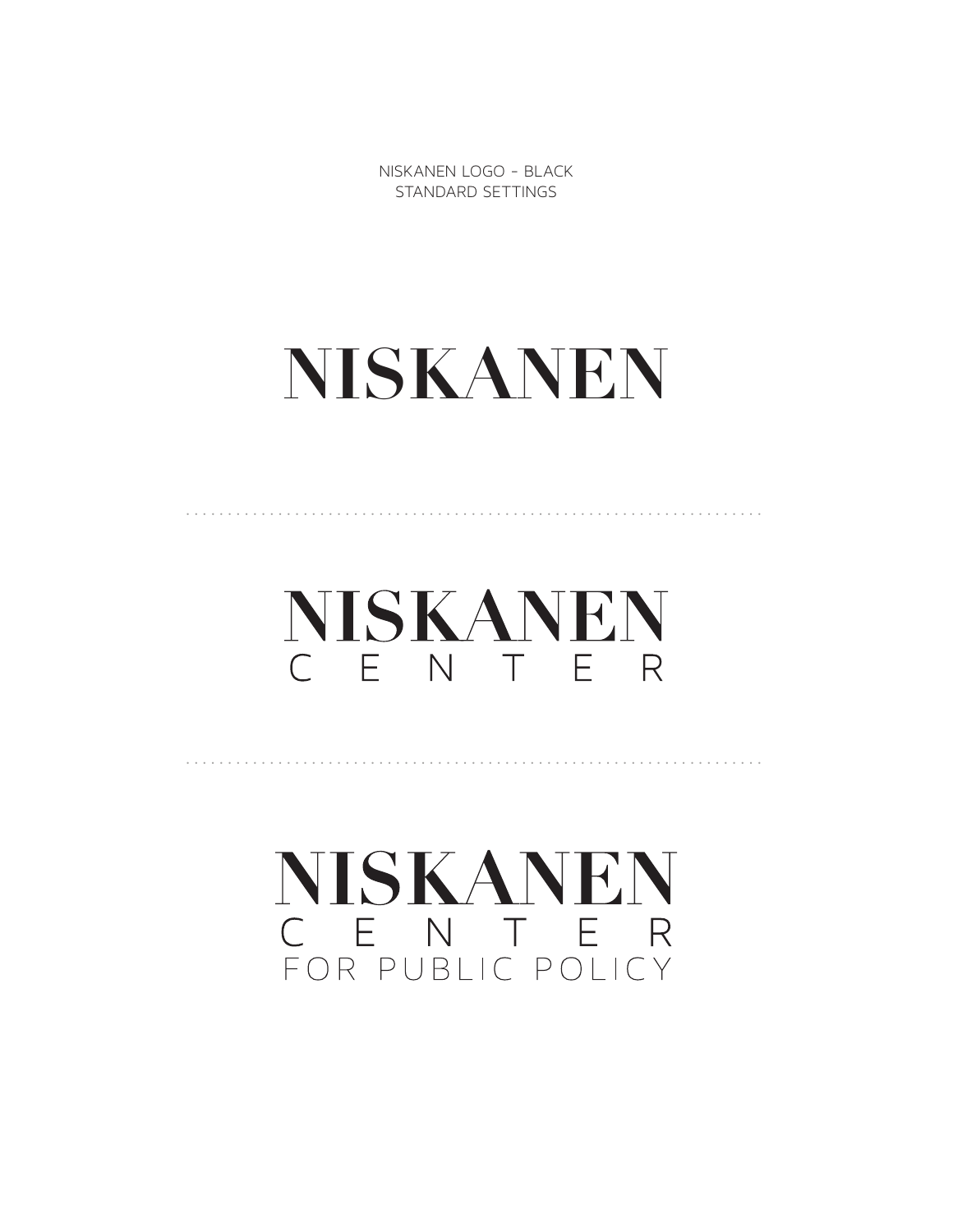NISKANEN LOGO - WHITE (REVERSE) STANDARD SETTINGS

# NISKANEN

NISKANEN C E N T E R

NISKANEN C E N T E R<br>FOR PUBLIC POLICY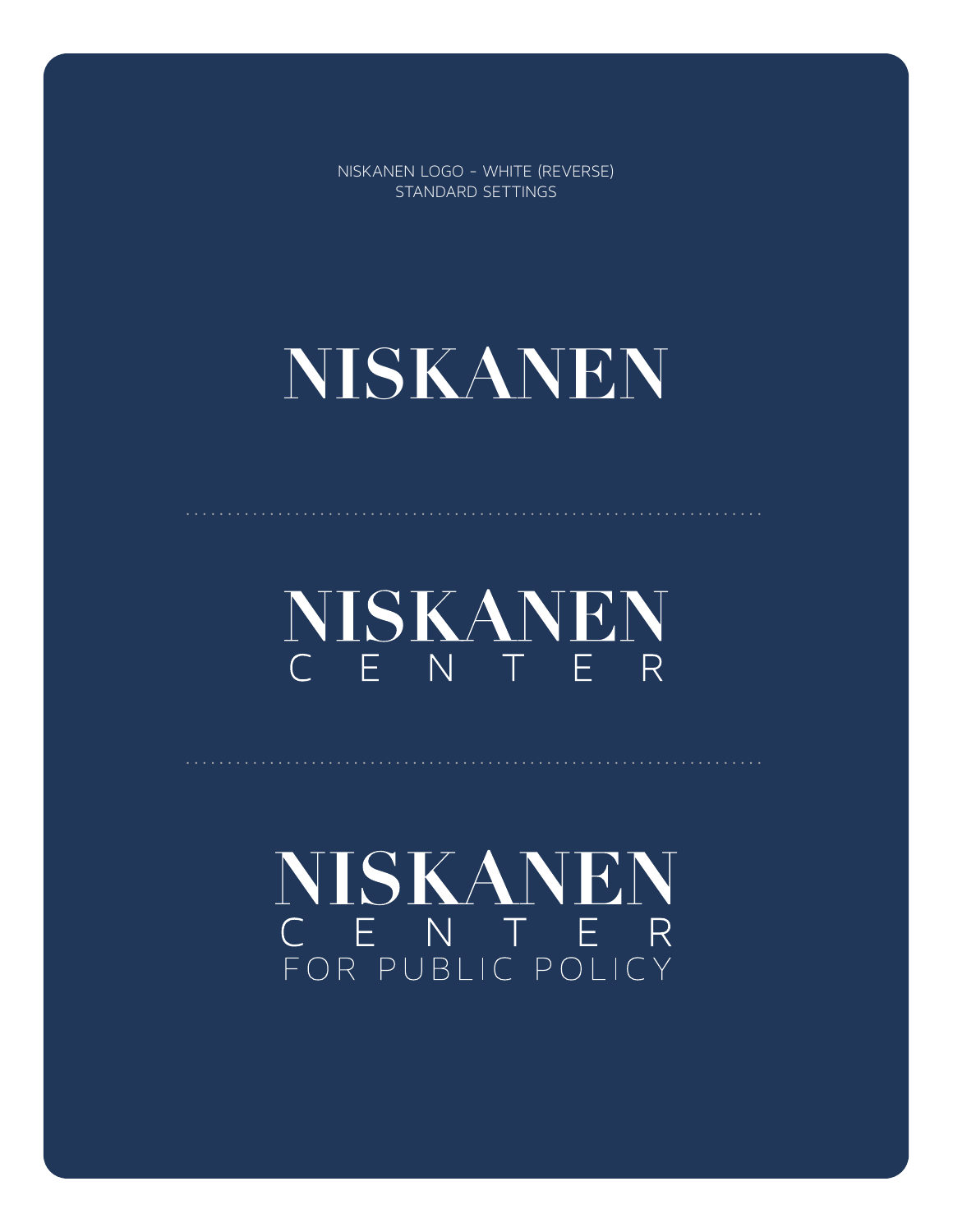## **NISKANEN COLORS**

PRIMARY NISKANEN TEAL



PANTONE/PMS VALUE (print): 123-16u 4 COLOR PROCESS (print): C:90 M:56 Y:49 K: 29 RGB (screen use): R:25 G:81 B:94 HEX COLOR (web): #19515E

#### SECONDARY NISKANEN COLORS

A SECONDARY COLOR IS TO BE USED IN TANDEM WITH OUR PRIMARY TEAL WHEN YOU WANT TO ADD SOME VARIETY TO A LONG DOCUMENT OR WANT TO SPICE UP A POWERPOINT.



C:28 M:91 Y:100 K:31 R:140 G:46 B:28 HEX: 8C2E1C



C:97 M:78 Y:40 K:30 R:25 G:58 B:91 HEX: 193A5B



C:55 M:28 Y:40 K:1 R:123 G:155 B:151 HEX: 7B9B97



C:0 M:0 Y:0 K:50 R:147 G:149 B:152 HEX: 939598